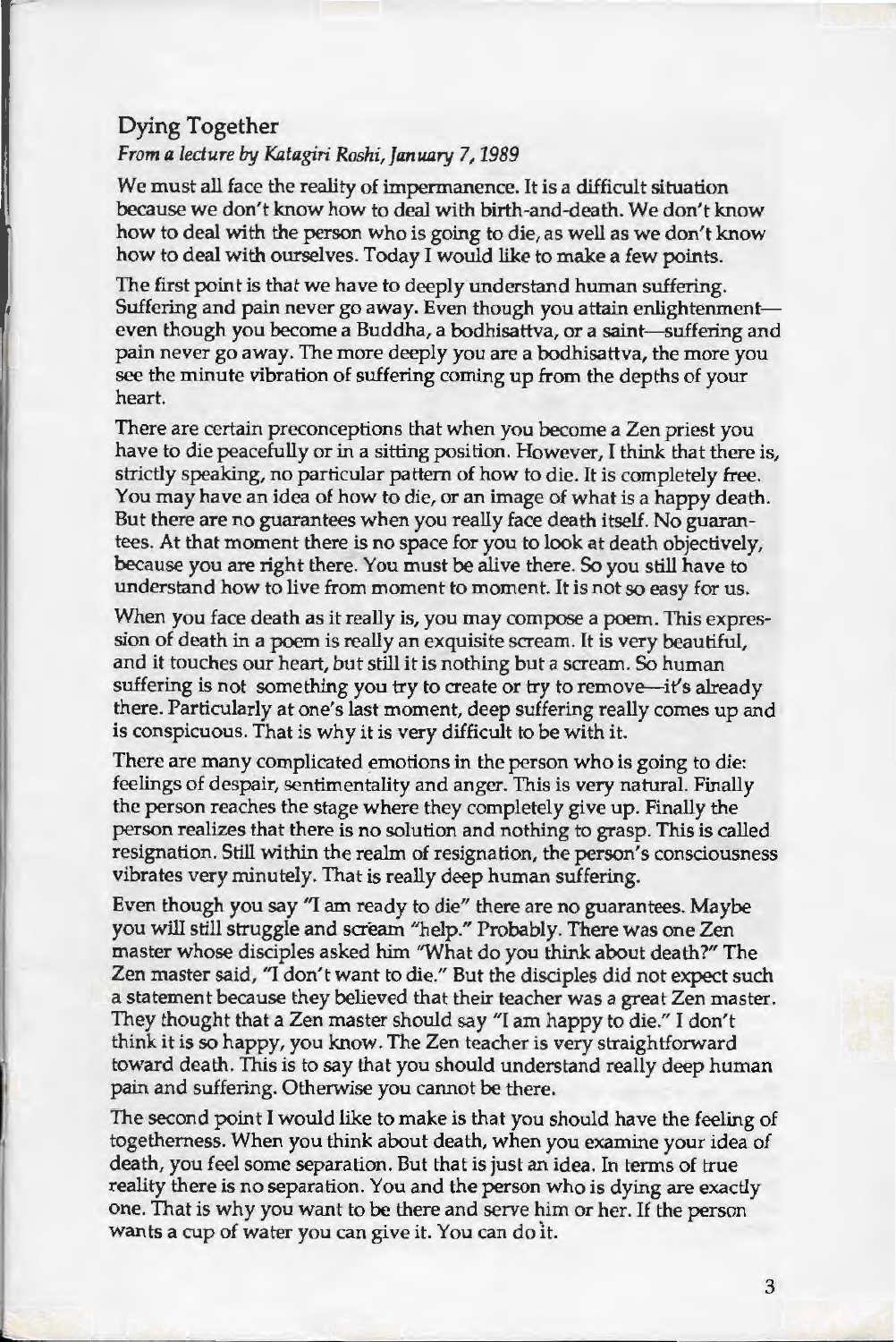

There was a person who was going to die who wanted to see Zen master Ikkyu. This person asked Zen master Ikkyu, "Am I going to die?" Ikkyu said, "Your end is near. I am going to die. Others are going to die." This is very important. Zen master Ikkyu says nothing particular to make the person feel comfortable. Still they can share. The person who is going to die can share his or her suffering with us. We can share our suffering with him or her.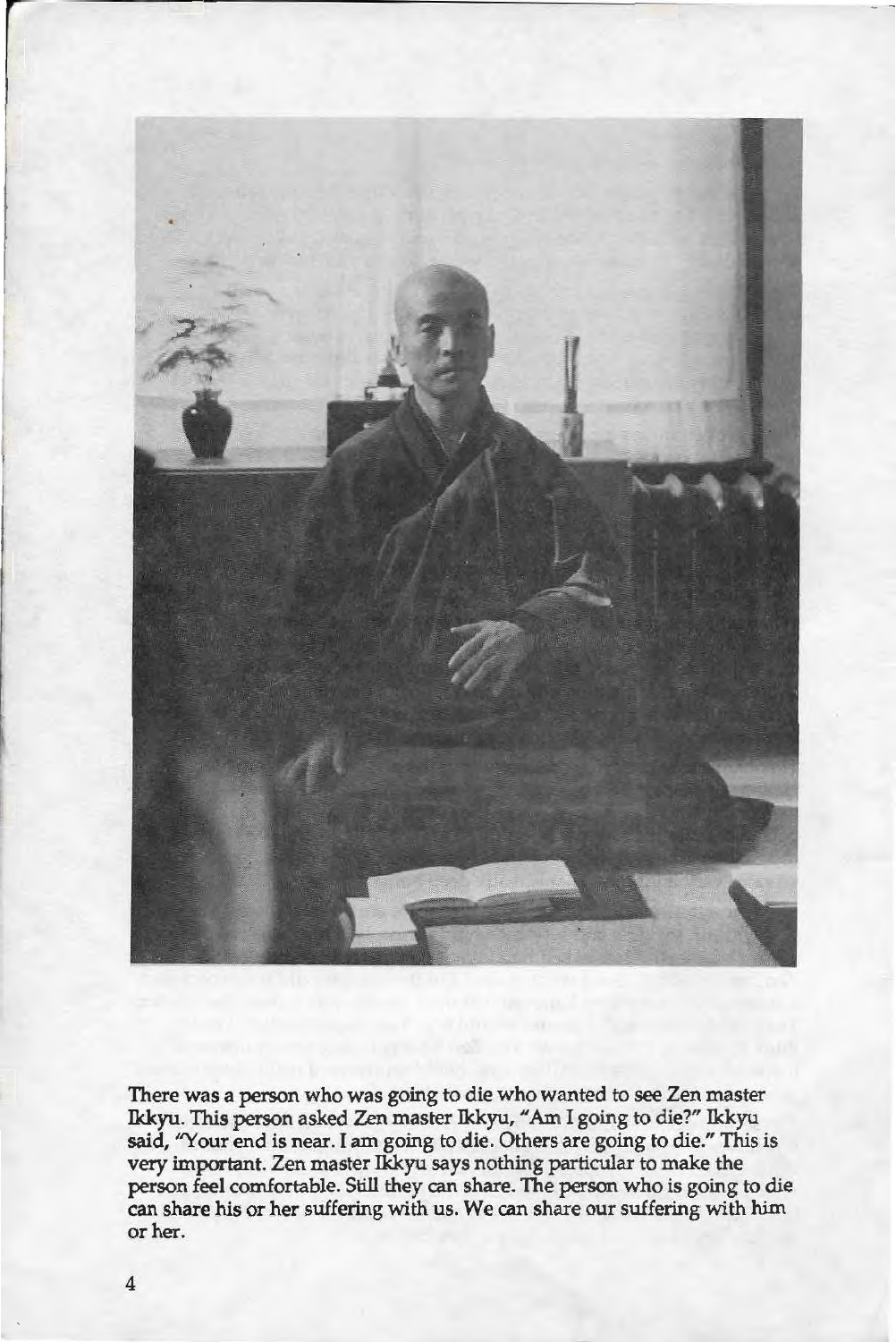You are going to die. Also I am going to die and others are going to die. Zen master Ikkyu's statement comes from deep understanding of human suffering. When a person is facing his or her last moment, then you can really share your life and death. This is why I say that you should have the feeling of togetherness. It is not the idea of the feeling of togetherness. You should do it. This is practice. You can hold the hands, massage the back, serve the cup of water, or just be present by him or her. This is actual practice of the feeling of togetherness.

H your heart is very warm and compassionate, even though you don't say anything, your presence very naturally affects the person. However, this quality of feeling cannot be gotten overnight. You have to practice this day to day. This is why I always mention everyday life. Even though you do not like it, you have to do it. Even though you do not like him or her, you have to take care of human beings with compassion. This practice really affects your life and makes your personality mature. In other words, it makes the persimmon ripe. Everyday life is made up of innumerable small, seemingly trifling things we can do. This day-to-day practice is very important for us.

I·

The third point I would like to make is that we should constantly be in the realm of oneness. The Buddhist way of understanding the world is a little different from our usual way of understanding the world. According to our ordinary conception of human knowledge, we first separate and classify all the entities in the world. Then we analyze, again and again, all the numerous different beings. Finally our analysis comes together at one point and we can see the sameness of all things. However, in Buddhism it is a little different. In Buddhism, before we separate—trees, pebbles, mountains, rivers, oceans, skies, all sentient beings, all things visible and invisible-all are originally one.

In terms of our usual, commonsense understanding of human knowledge, if I say "this is one," at the same time another being is over there separated from this one. But in terms of the Buddhist way of understanding, if I say "this is one," that means I already accept oneness completely from the very beginning. All beings are one, before you poke your head into the concept of separateness. In terms of our usual understanding, "this is one" means that this one being is nothing but one of all the beings within the realm of separation. But in terms of the Buddhist way of understanding, "this is one" means that this one being is all within the realm of oneness. One is all. In other words, one is exactly one. That's it.

However, if one is exactly one, that means if you are exactly you, you don't know it. At this moment, who are you? What can you say? You have no idea. But reality is exactly clear. Trees know it, skies know it, all sentient beings know who you are, because you are already within the vast realm of universal existence. All you have to do is be there.

The Buddhist way of understanding the world makes it clear that it is not necessary to have a certain view about life and death. This means that we shouldn't have a particular idea of what is a happy death. One person is struggling and screaming in his or her last moment, another person is praying to God, another person is chanting the name of Buddha, another

5